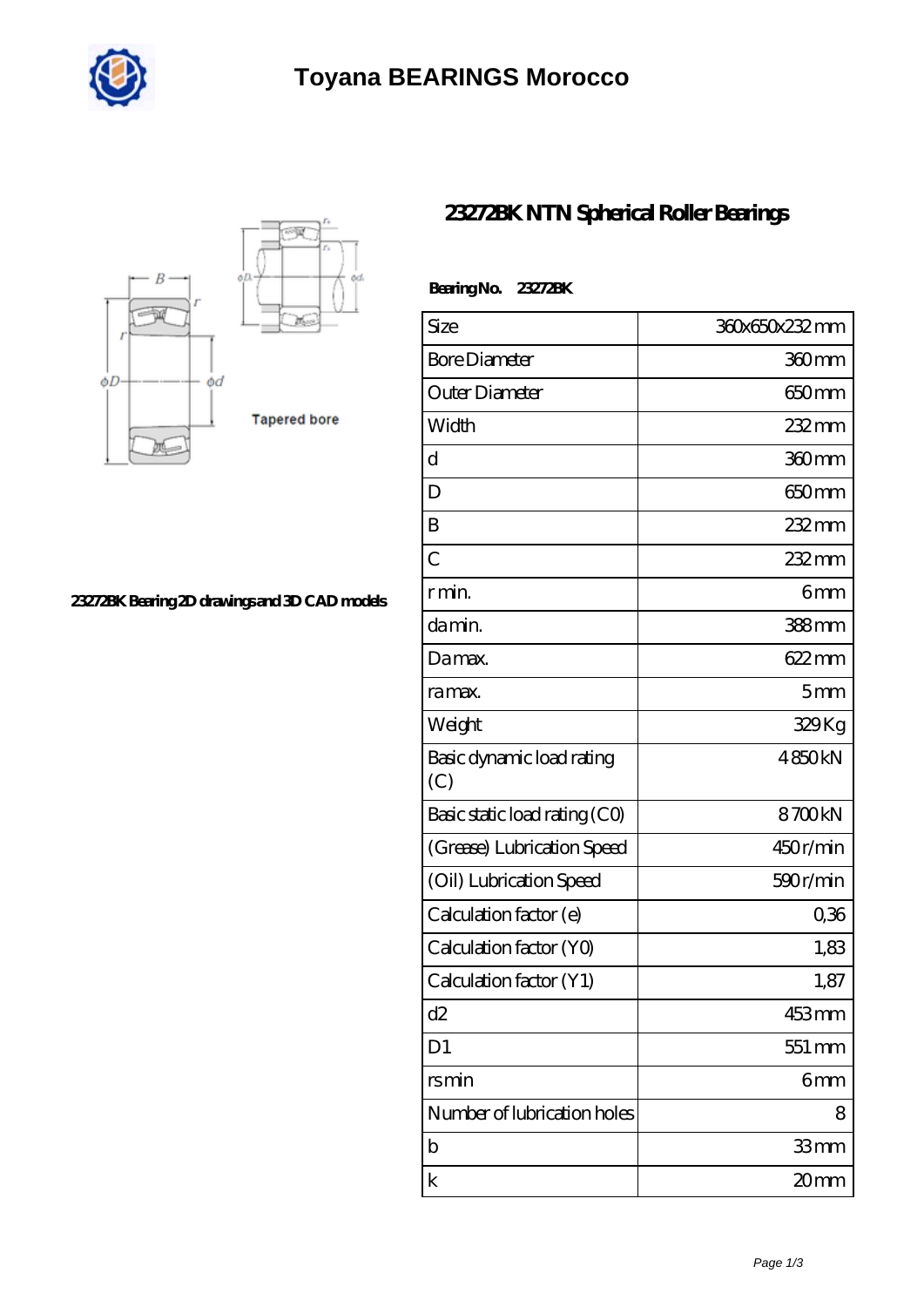

| 036<br>е<br>Y1<br>1.87<br>Y <sub>2</sub><br>278<br>Y <sub>O</sub><br>1.83<br>Radial clearance class<br><b>CN</b><br>4850kN<br>Dynamic load, C<br>Static load, CO<br>8700kN<br>530 <sub>kN</sub><br>Fatigue limit load, Cu<br>Nref<br>430rpm<br>Nlim<br>850rpm<br>$-40^{\circ}$ C<br>Min operating temperature,<br>Tmin<br>$120^\circ$ C<br>Max operating temperature,<br>Tmax<br>Characteristic cage<br>043Hz<br>frequency, FTF<br>694Hz<br>Characteristic rolling<br>element frequency, BSF<br>82Hz<br>Characteristic outer ring<br>frequency, BPFO<br>108Hz<br>Characteristic inner ring<br>frequency, BPFI<br>damin<br>$386$ mm<br>dbmin<br>$385$ mm<br>Cemin<br>$14 \text{mm}$<br>624 mm<br>Damax<br>5 <sub>mm</sub><br>ramax<br>Category<br>Bearings<br>0 <sub>0</sub><br>Inventory<br>Manufacturer Name<br><b>NTN</b><br>N/A<br>Minimum Buy Quantity<br>Weight / Kilogram<br>329<br>Product Group<br>BO4311 | Associated sleeve reference | H3272 |
|-------------------------------------------------------------------------------------------------------------------------------------------------------------------------------------------------------------------------------------------------------------------------------------------------------------------------------------------------------------------------------------------------------------------------------------------------------------------------------------------------------------------------------------------------------------------------------------------------------------------------------------------------------------------------------------------------------------------------------------------------------------------------------------------------------------------------------------------------------------------------------------------------------------------|-----------------------------|-------|
|                                                                                                                                                                                                                                                                                                                                                                                                                                                                                                                                                                                                                                                                                                                                                                                                                                                                                                                   |                             |       |
|                                                                                                                                                                                                                                                                                                                                                                                                                                                                                                                                                                                                                                                                                                                                                                                                                                                                                                                   |                             |       |
|                                                                                                                                                                                                                                                                                                                                                                                                                                                                                                                                                                                                                                                                                                                                                                                                                                                                                                                   |                             |       |
|                                                                                                                                                                                                                                                                                                                                                                                                                                                                                                                                                                                                                                                                                                                                                                                                                                                                                                                   |                             |       |
|                                                                                                                                                                                                                                                                                                                                                                                                                                                                                                                                                                                                                                                                                                                                                                                                                                                                                                                   |                             |       |
|                                                                                                                                                                                                                                                                                                                                                                                                                                                                                                                                                                                                                                                                                                                                                                                                                                                                                                                   |                             |       |
|                                                                                                                                                                                                                                                                                                                                                                                                                                                                                                                                                                                                                                                                                                                                                                                                                                                                                                                   |                             |       |
|                                                                                                                                                                                                                                                                                                                                                                                                                                                                                                                                                                                                                                                                                                                                                                                                                                                                                                                   |                             |       |
|                                                                                                                                                                                                                                                                                                                                                                                                                                                                                                                                                                                                                                                                                                                                                                                                                                                                                                                   |                             |       |
|                                                                                                                                                                                                                                                                                                                                                                                                                                                                                                                                                                                                                                                                                                                                                                                                                                                                                                                   |                             |       |
|                                                                                                                                                                                                                                                                                                                                                                                                                                                                                                                                                                                                                                                                                                                                                                                                                                                                                                                   |                             |       |
|                                                                                                                                                                                                                                                                                                                                                                                                                                                                                                                                                                                                                                                                                                                                                                                                                                                                                                                   |                             |       |
|                                                                                                                                                                                                                                                                                                                                                                                                                                                                                                                                                                                                                                                                                                                                                                                                                                                                                                                   |                             |       |
|                                                                                                                                                                                                                                                                                                                                                                                                                                                                                                                                                                                                                                                                                                                                                                                                                                                                                                                   |                             |       |
|                                                                                                                                                                                                                                                                                                                                                                                                                                                                                                                                                                                                                                                                                                                                                                                                                                                                                                                   |                             |       |
|                                                                                                                                                                                                                                                                                                                                                                                                                                                                                                                                                                                                                                                                                                                                                                                                                                                                                                                   |                             |       |
|                                                                                                                                                                                                                                                                                                                                                                                                                                                                                                                                                                                                                                                                                                                                                                                                                                                                                                                   |                             |       |
|                                                                                                                                                                                                                                                                                                                                                                                                                                                                                                                                                                                                                                                                                                                                                                                                                                                                                                                   |                             |       |
|                                                                                                                                                                                                                                                                                                                                                                                                                                                                                                                                                                                                                                                                                                                                                                                                                                                                                                                   |                             |       |
|                                                                                                                                                                                                                                                                                                                                                                                                                                                                                                                                                                                                                                                                                                                                                                                                                                                                                                                   |                             |       |
|                                                                                                                                                                                                                                                                                                                                                                                                                                                                                                                                                                                                                                                                                                                                                                                                                                                                                                                   |                             |       |
|                                                                                                                                                                                                                                                                                                                                                                                                                                                                                                                                                                                                                                                                                                                                                                                                                                                                                                                   |                             |       |
|                                                                                                                                                                                                                                                                                                                                                                                                                                                                                                                                                                                                                                                                                                                                                                                                                                                                                                                   |                             |       |
|                                                                                                                                                                                                                                                                                                                                                                                                                                                                                                                                                                                                                                                                                                                                                                                                                                                                                                                   |                             |       |
|                                                                                                                                                                                                                                                                                                                                                                                                                                                                                                                                                                                                                                                                                                                                                                                                                                                                                                                   |                             |       |
|                                                                                                                                                                                                                                                                                                                                                                                                                                                                                                                                                                                                                                                                                                                                                                                                                                                                                                                   |                             |       |
|                                                                                                                                                                                                                                                                                                                                                                                                                                                                                                                                                                                                                                                                                                                                                                                                                                                                                                                   |                             |       |